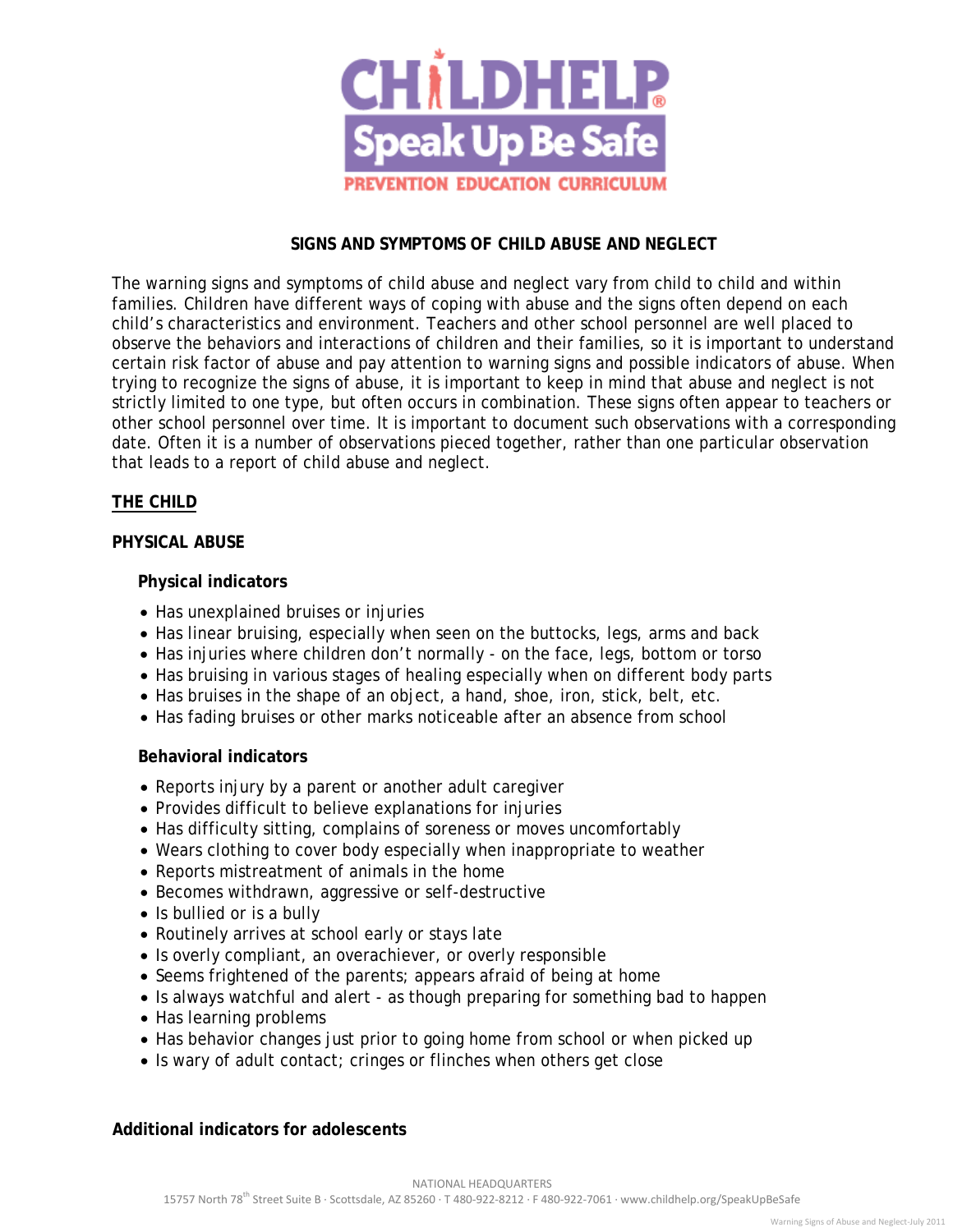- Chronic runaway
- Engages in violent or dangerous behavior

# **NEGLECT**

# **Physical indicators**

- Has not received attention for physical or medical problems
- Medical needs are only cared for when urgent, has untreated dental needs
- Has consistently bad hygiene, has unwashed, matted hair and noticeable body odor
- Clothing is too large or too small, or inappropriate for the weather
- Receives little or no support from family with homework and school activities
- Reports no caretaker, or inconsistent caretakers at home
- Has attended numerous schools with delays in enrollment
- Has no pets or many pets; describes pets as hungry or dying
- Routinely loses, or does not return school papers, permission slips, etc.
- Does not have money for lunch, arrives to school in time for free meals
- Is accidentally hurt or abused by someone other than parent while unsupervised

# **Behavioral indicators**

- Is frequently absent from or late to school
- Is allowed to play in unsafe environments or with unsafe people
- Is responsible for household, cooking, cleaning, laundry, and care of siblings, not typically seen in children of the same age and family size
- Feels responsible for meeting the needs of parent
- Is tired; falls asleep in class
- Displays excessive need for affection or attention
- Exhibits self-soothing behaviors, thumb sucking, rocking
- Has learning problems, speech delays and delayed physical development
- Is self-destructive, engages in delinquent behavior at a young age
- Has difficulty making and keeping friends
- Begs or steals food or money from classmates

# **Additional indicators for adolescents**

- Drops out of school
- Uses drugs or alcohol
- Increasingly engages in dangerous or delinquent behavior

### **SEXUAL ABUSE**

### **Physical indicators**

- Reports sexual abuse by a parent or another adult caregiver
- Has difficulty walking or sitting
- Has a sudden weight change
- Has frequent somatic complaints, stomach or head ache, sore throat
- Suddenly refuses to change for gym or to participate in physical activities
- Has sudden negative change in appearance
- Has frequent urinary tract or yeast infections not explained by medical condition or treatment
- Becomes pregnant or contracts a venereal disease, particularly if under age fourteen
- Runs away

### **Behavioral indicators**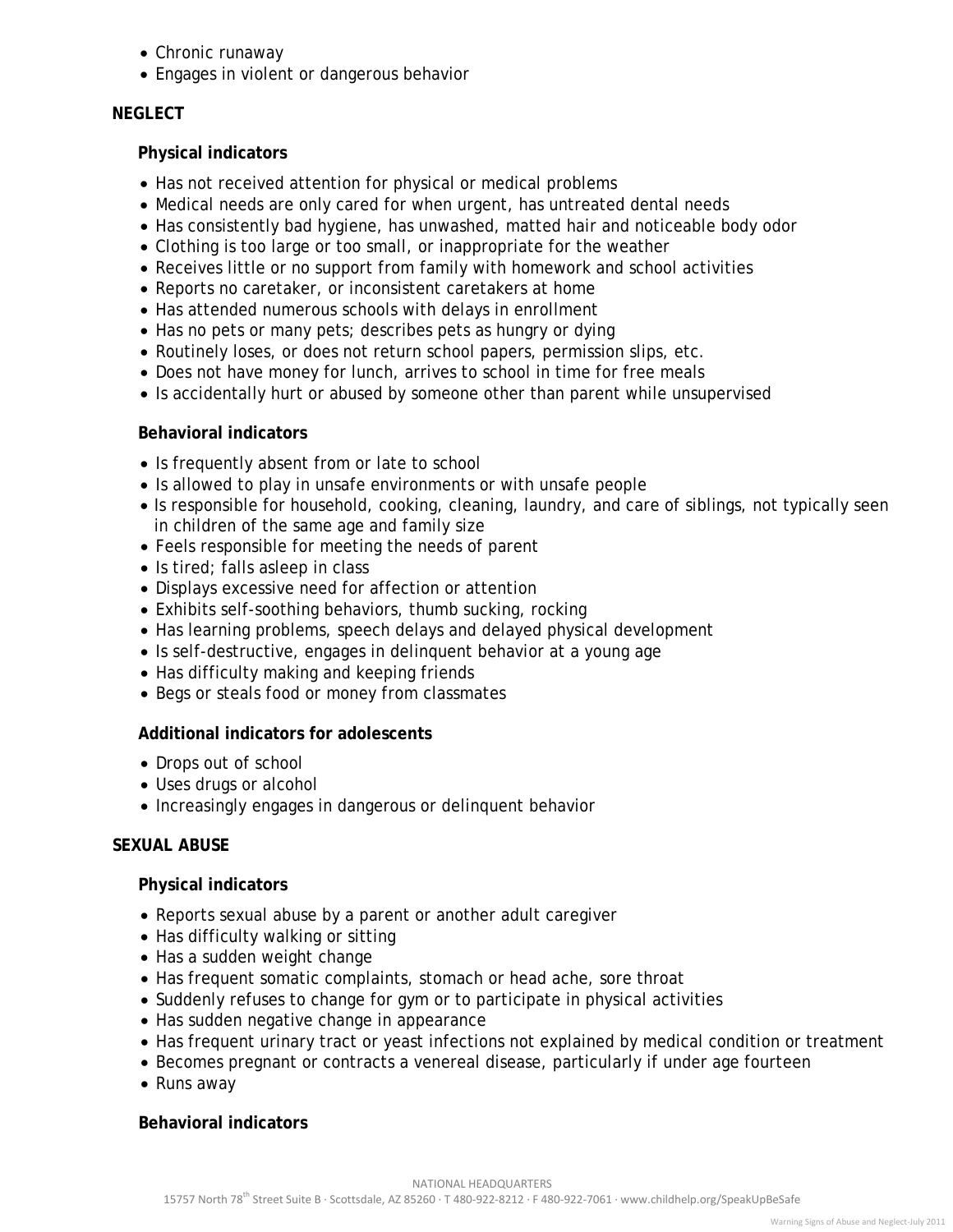- Shows sudden changes in behavior or school performance
- Is inappropriately seductive
- Has sophisticated knowledge or interest in sexual activity and behaviors beyond same age peers
- Perpetrates sexual activity with another child, particularly a younger or more vulnerable child
- Is overly protective of siblings
- Avoids a specific person without an obvious reason
- Talks a lot about an adult
- Is threatened by physical contact, closeness
- Is always watchful, as though preparing for something bad to happen
- Comes to school early, stays late, and does not want to go home

### **Additional indicators for adolescents**

- Is self-destructive
- Is considered promiscuous
- Abuses drugs or alcohol
- Self mutilates or attempts suicide
- Develops an eating disorder
- Runs away

### **CHILD ON CHILD SEXUAL ABUSE**

### **Behavioral indicators**

- Low self-esteem
- Shows unusual signs of anxiety
- Shows signs of guilt
- Exhibits signs of depression
- Becomes more angry and hostile

### **Additional indicators for adolescents**

- Shows signs of Post-Traumatic Stress Disorder (PTSD)
- Suicidal thoughts or ideation
- Misses or skips a lot of school
- Runs away from home
- Abuses drugs or alcohol
- Is sexually promiscuous

#### **EMOTIONAL ABUSE**

#### **Physical indicators**

- Has speech delays
- Reports a lack of attachment to the parent
- Exhibits frequent somatic complaints typical with anxiety, ulcers, frequent stomach or headaches

### **Behavioral indicators**

- Is fearful or anxious about doing something wrong or making a mistake
- Is excessively withdrawn
- Does not play as other children do
- Speaks negatively about themselves
- Does not appear to be attached to the parent or caregiver
- Displays extremes in behavior, being overly compliant one minute and demanding the next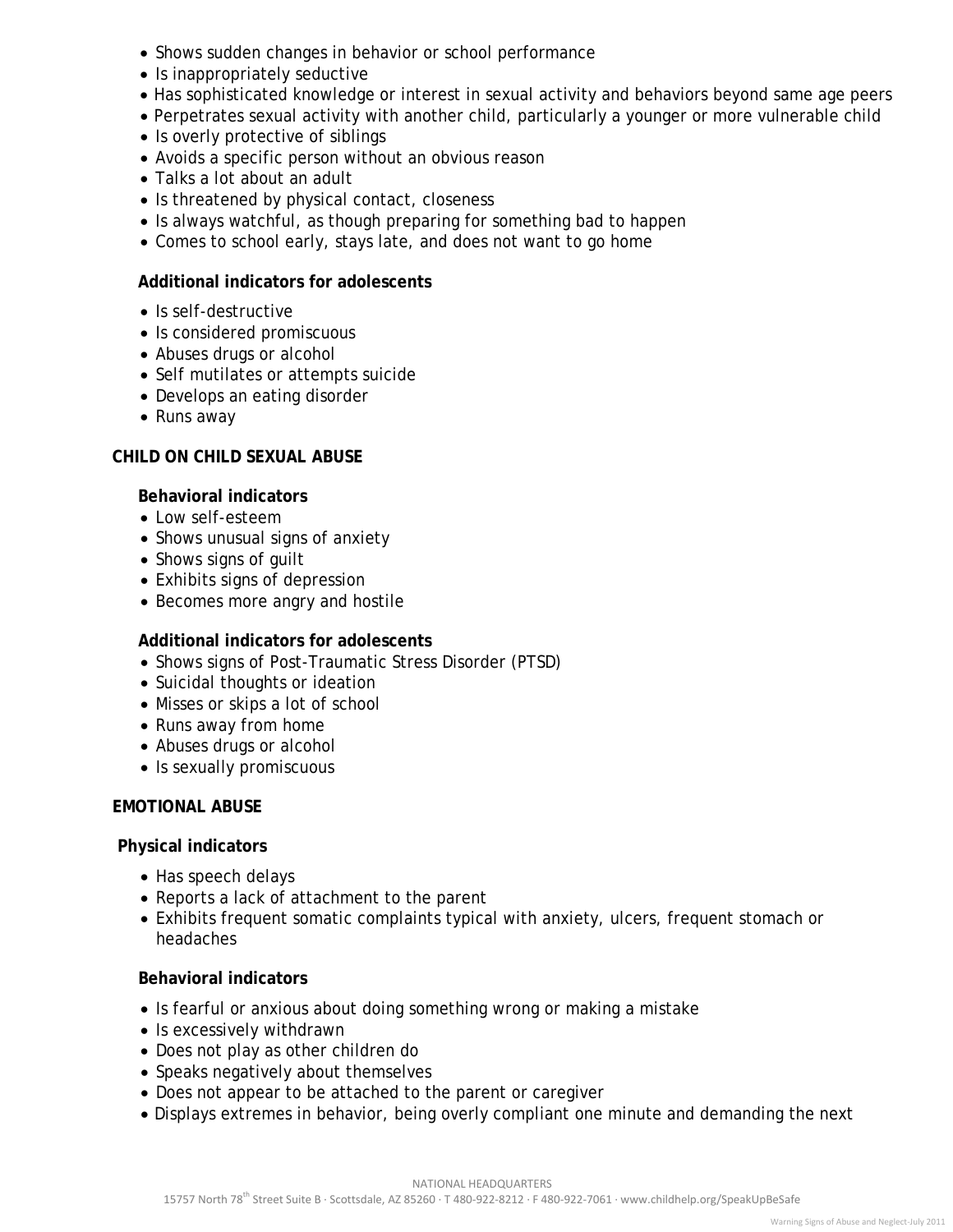- Is extremely passive or aggressive
- Has delayed emotional development, exhibited by crying, whining, temper tantrums, hitting, biting, etc
- Engages in self-soothing behaviors, thumb sucking, rocking, etc., outgrown by peers
- Has inappropriate adult behaviors; ex. parenting other children
- Comes to school early, stays late, and does not want to go home
- Has learning problems
- Appears anti-social and or destructive
- Is bullied or is a bully
- Attempts suicide

### **Additional indicators for adolescents**

- Over eats
- Abuses alcohol or other drugs
- Attempts suicide

# **CHILDHOOD BULLYING**

### **Physical indicators**

- Child has frequent cuts and/or bruises with excuses to explain them
- Physical complaints
- Changes in sleeping or eating patterns
- Has ripped or torn clothing at the end of the school day

### **Behavioral indicators**

- Child has a sudden reluctance to go to school
- Lost lunch money or personal possessions and has excuses they seem untrue
- Spends much more time alone
- Looking and acting sad

# **THE PARENT OR OTHER ADULT CAREGIVERS**

### **PHYSICAL ABUSE**

- Offers an eager explanation for child's injury that does not make sense
- Adapts explanation for injuries when clarification is sought
- Provides no explanation for the child's injury
- Delays or inappropriately treats an injury
- Keeps a child from school for days or weeks with minimal explanation
- Demands perfection or physical or academic performance the child cannot achieve
- Denies the existence of the child's problems or blames the child for the problems
- Appears to be a victim of domestic violence
- Family is isolated in the community with few family or social supports
- Describes the child as having behavioral problems, not seen at school
- Is overly negative about the child
- Expresses belief child should fear adults
- Uses harsh discipline with the child
- Has a history of abuse as a child
- Has a history of violence and or is involved in criminal activities

### **NEGLECT**

• Appears to be indifferent to the child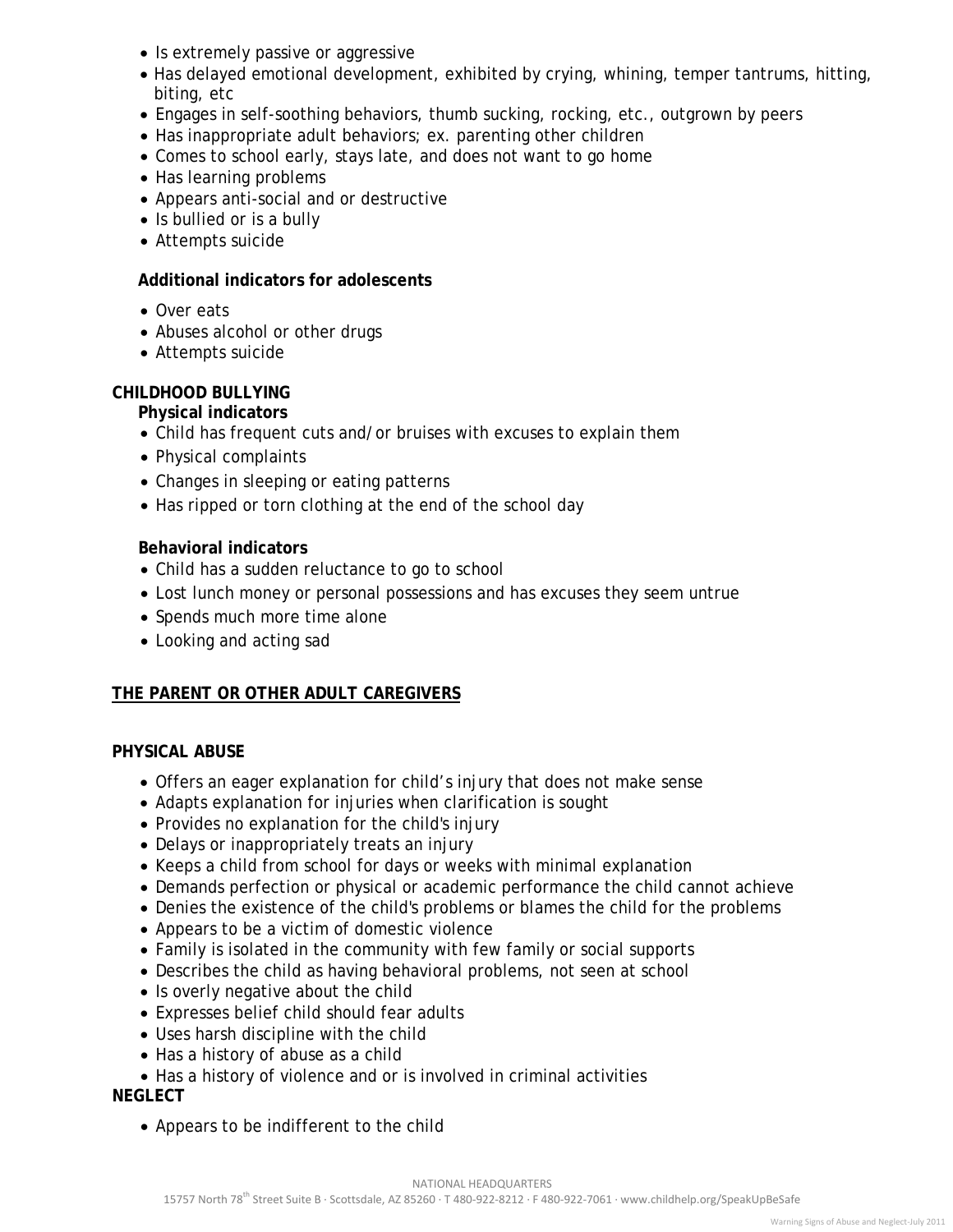- Rarely responds to requests for information, for conferences, or for home visits
- Does not follow through on services for child's special needs (e.g., IEP, speech therapy)
- Is unavailable to school staff when child needs to be picked up when ill or does not respond to phone calls when there are problems or issues at school
- Denies the existence of, or blames the child for, the child's problems
- Seems apathetic or depressed
- Looks to the child to meet the parents' emotional or physical needs
- Has overwhelming needs
- Appears to always be in a crisis
- Behaves irrationally or in a bizarre manner
- Is abused by their intimate partner
- Has a history of abuse or neglect as a child
- Is suspected of abusing substances

# **SEXUAL ABUSE**

- Is unduly protective of the child, severely limits the child's contact with other children, especially of the opposite sex
- Is secretive and isolated
- Describes marital difficulties involving family power struggles or sexual relations
- There is domestic violence in the home
- Reports sexual abuse as a child
- Is suspected of abusing substances

#### **EMOTIONAL MALTREATMENT**

- Constantly blames, belittles, or berates the child
- Rarely touches or looks at the child
- Demands perfection, or physical or academic performance the child cannot achieve
- Denies the existence of, or blames the child for, the child's problems
- Views the child as bad, worthless or burdensome
- Is unconcerned about the child
- Refuses to consider offers of help for the child's school problems
- Overtly rejects the child

### **IF YOU KNOW OF OR SUSPECT CHILD ABUSE, FOLLOW YOUR SCHOOL'S PROTOCOL TO REPORT IT. REMEMBER, YOU DO NOT HAVE TO SUBSTANTIATE THE REPORT OF ABUSE BUT IT IS YOUR RESPONSIBILITY TO REPORT SO SOMEONE ELSE MAY!**

#### References

Child Welfare Information Gateway. (2007). Recognizing child abuse and neglect: signs and

symptoms. Retrieved from http://www.childwelfare.gov/pubs/factsheets/signs.cfm

Gilbert, R., Kemp, A., Thoburn, J., Sidebotham, P., Radford, L., Glaser, D., & MacMillan, H. L.

(2009). Recognizing and responding to child maltreatment. *The Lancet, 373*(9658), 167-180.

doi:DOI: 10.1016/S0140-6736(08)61707-9